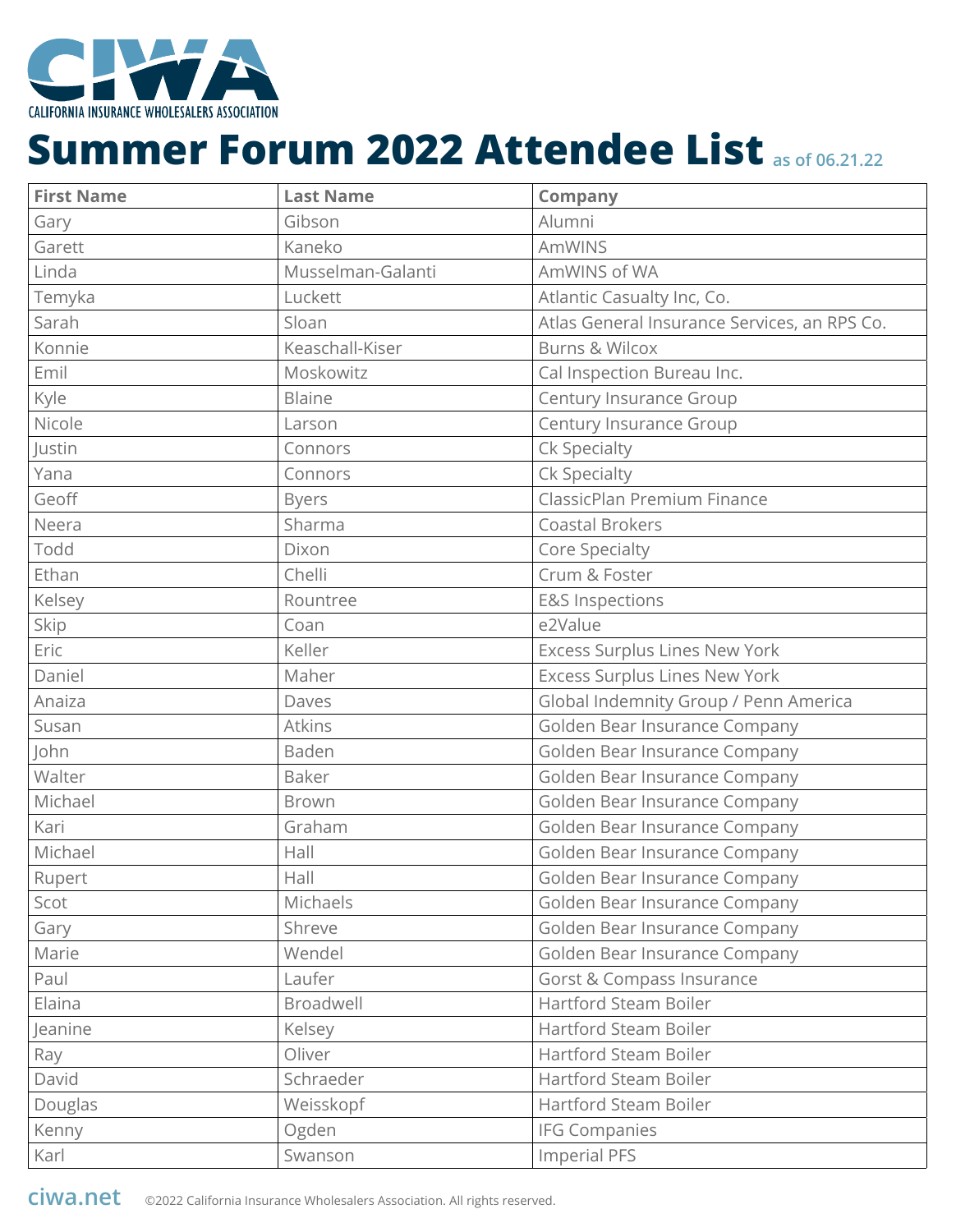

| <b>First Name</b> | <b>Last Name</b> | <b>Company</b>                      |
|-------------------|------------------|-------------------------------------|
| Dena              | Kaplan           | Insurance Journal                   |
| Matthew           | <b>Dufek</b>     | Kikoda, LLC.                        |
| Denim             | Pennington       | Kikoda, LLC.                        |
| Gary              | Romay            | KW Specialty Insurance Company      |
| Rose              | Troller          | KW Specialty Insurance Company      |
| Hank              | Watkins          | Lloyd's America, Inc.               |
| Amy               | <b>Beers</b>     | Lockton Companies, LLC.             |
| Manuel            | Cobos            | Lockton Companies, LLC.             |
| <b>Brian</b>      | Gray             | Markel                              |
| Robert            | Young            | Midwestern Insurance Alliance       |
| Jeremiah          | Howard           | Midwestern Insurance Alliance       |
| John              | Donahue          | MJ Hall & Company, Inc.             |
| Michael           | Donahue          | MJ Hall & Company, Inc.             |
| Marian            | Lockhart-Cox     | MJ Hall & Company, Inc.             |
| Sarah             | Marsh            | MJ Hall & Company, Inc.             |
| Derek             | <b>Borisoff</b>  | Monarch E&S Insurance Services      |
| Devon             | Borisoff         | Monarch E&S Insurance Services      |
| Spencer           | Borisoff         | Monarch E&S Insurance Services      |
| Betsy             | Hoffman          | <b>MUSIC</b>                        |
| Andrea            | House            | <b>MUSIC</b>                        |
| Deneen            | Lohan            | <b>MUSIC</b>                        |
| Patrick           | Porter           | <b>MUSIC</b>                        |
| Patrick           | Riddell          | Nationwide E&S/Specialty            |
| John              | <b>Vick</b>      | Nationwide E&S/Specialty            |
| Alexandra         | Beatovic         | Outsource Insurance Professionals   |
| Shaun             | Olsson           | Pacific Gateway                     |
| Holly             | Henebry          | Pacific Inspections, Inc.           |
| Frank             | Lukacs           | Prime Insurance Company             |
| Roger             | Chaix            | R.E. Chaix & Associates             |
| Tim               | Chaix            | R.E. Chaix & Associates             |
| Stephanie         | Fanelli          | R.E. Chaix & Associates             |
| Matt              | Abram            | <b>Risk Placement Services</b>      |
| Connie            | <b>Divelbiss</b> | <b>Risk Placement Services</b>      |
| Rhonda            | Donaldson        | <b>Risk Placement Services</b>      |
| William           | Valentine        | Ryan Specialty Group - RT Specialty |
| Timothy           | Regilio          | Sayata                              |
| Caleb             | Whitehouse       | Scottish American Insurance         |
| David             | Klayman          | Seneca Insurance Company            |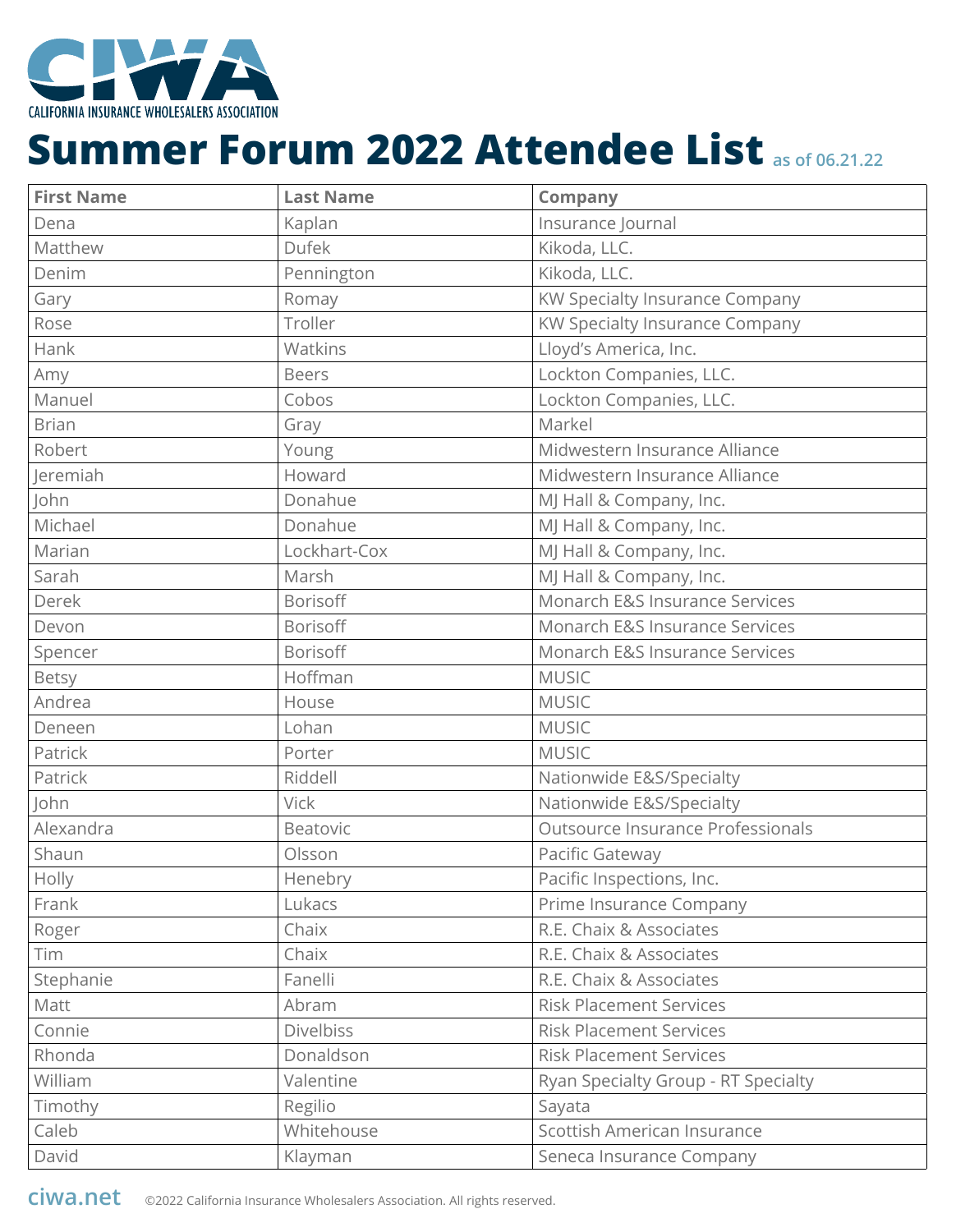

| <b>First Name</b> | <b>Last Name</b> | <b>Company</b>                            |
|-------------------|------------------|-------------------------------------------|
| Mark              | Martin           | SGD                                       |
| Diana             | DePaolo          | Staffboom                                 |
| Kristi            | Dean             | Stone   Dean LLP.                         |
| Edward            | Dresselhuys      | Surplus Line Association of Arizona       |
| Teresa            | Quale            | Surplus Line Association of Arizona       |
| Scott             | Wede             | Surplus Line Association of Arizona       |
| Jan               | Christensen      | Surplus Line Association of Idaho         |
| Gail              | Iohnson          | Surplus Line Association of Idaho         |
| Darrell           | Kerby            | Surplus Line Association of Idaho         |
| Mike              | Martin           | Surplus Line Association of Idaho         |
| Carrie            | Negrette         | Surplus Line Association of Idaho         |
| Greg              | Swenson          | Surplus Line Association of Idaho         |
| Wendy             | Tippetts         | Surplus Line Association of Idaho         |
| Thomas            | Webster          | Surplus Line Association of Idaho         |
| David             | Ocasek           | Surplus Line Association of Illinois      |
| Peggy             | Dronet           | Surplus Line Association of Mississippi   |
| Maria             | Muzea            | Surplus Line Association of Nevada        |
| Dyan              | <b>Bates</b>     | Surplus Line Association of Oregon        |
| Michelle          | Christian        | Surplus Line Association of Oregon        |
| Roger             | Helbling         | Surplus Line Association of Oregon        |
| Carolee           | Lance            | Surplus Line Association of Oregon        |
| Jeremy            | Reedal           | Surplus Line Association of Oregon        |
| M'Lissa           | Rutherford       | Surplus Line Association of Oregon        |
| Mark              | Wilson           | Surplus Line Association of Oregon        |
| Carrie            | Adams            | Surplus Line Association of Utah          |
| Sylvia            | <b>Bruno</b>     | Surplus Line Association of Utah          |
| Kyle              | Domire           | Surplus Line Association of Utah          |
| George            | Giles            | Surplus Line Association of Utah          |
| Stephen           | Goins            | Surplus Line Association of Utah          |
| Maridee           | Taylor           | Surplus Line Association of Utah          |
| Stephanie         | Owens            | Surplus Lines Association of Pennsylvania |
| Jeffrey           | Abram            | Surplus Lines Association of Washington   |
| Edwin             | <b>Bolin</b>     | Surplus Lines Association of Washington   |
| Edward            | Bukovinsky       | Surplus Lines Association of Washington   |
| <b>Jillian</b>    | Fassburg         | Surplus Lines Association of Washington   |
| Robert            | Hope             | Surplus Lines Association of Washington   |
| Thomas            | McBride          | Surplus Lines Association of Washington   |
| Intisar           | Surur            | Surplus Lines Association of Washington   |

**ciwa.net** ©2022 California Insurance Wholesalers Association. All rights reserved.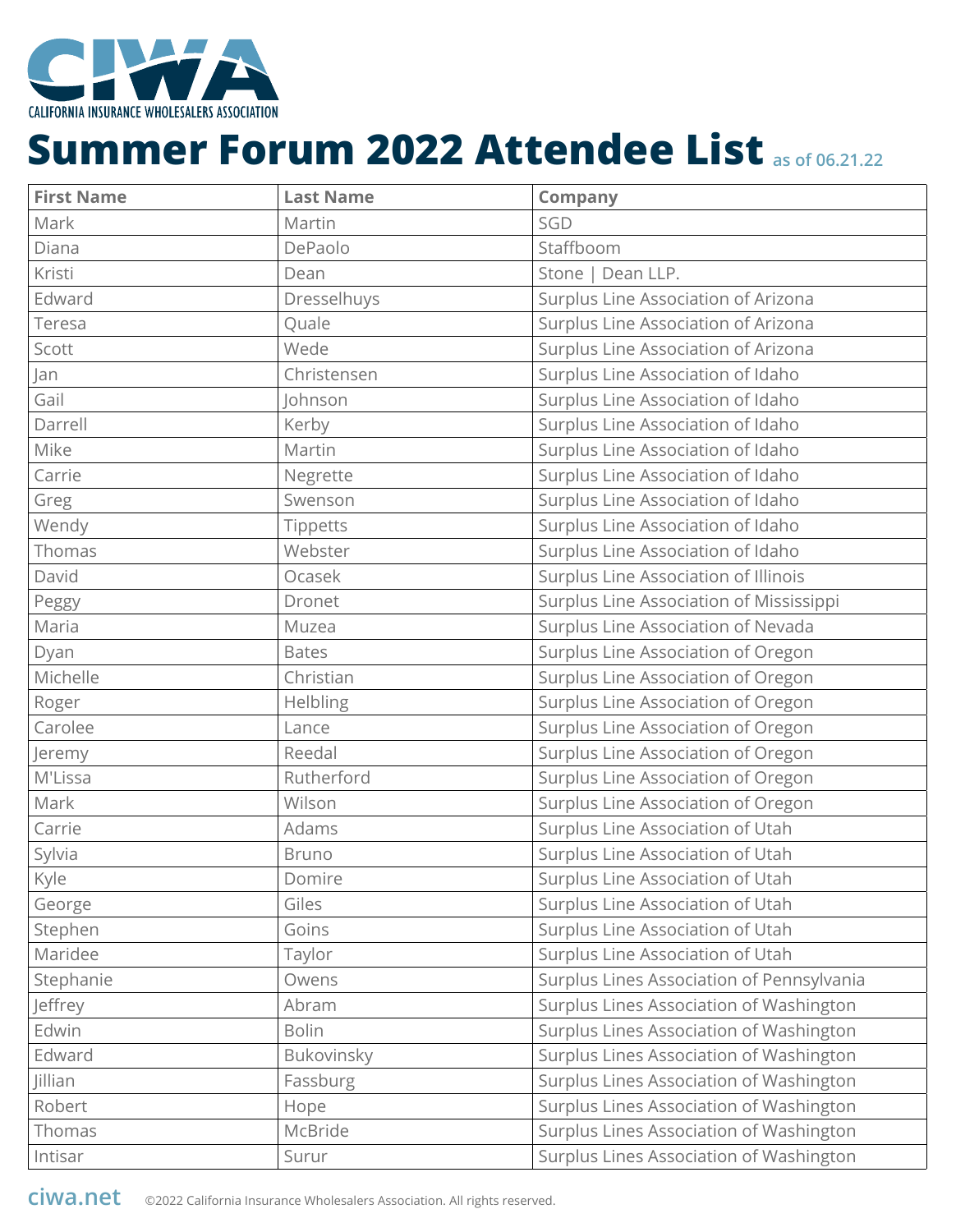

| <b>First Name</b> | <b>Last Name</b>   | <b>Company</b>                              |
|-------------------|--------------------|---------------------------------------------|
| Helen             | Vrabel             | Surplus Lines Association of Washington     |
| Cheyenne          | Herrera            | Surplus Lines Stamping Office of Texas      |
| Jonathan          | Maloney            | Talage Insurance, Inc.                      |
| Janet             | Beaver             | The Surplus Lines Association of California |
| Jody              | <b>Black</b>       | The Surplus Lines Association of California |
| Cliston           | <b>Brown</b>       | The Surplus Lines Association of California |
| Jo Ann            | Del Gatto          | The Surplus Lines Association of California |
| Joy               | Erven              | The Surplus Lines Association of California |
| Jim               | Faley              | The Surplus Lines Association of California |
| Rich              | Gobler             | The Surplus Lines Association of California |
| James             | Greene             | The Surplus Lines Association of California |
| David             | Kodama             | The Surplus Lines Association of California |
| Joshua            | Koppel             | The Surplus Lines Association of California |
| Jon               | Larson             | The Surplus Lines Association of California |
| Glenn             | Leung              | The Surplus Lines Association of California |
| Benjamin          | McKay              | The Surplus Lines Association of California |
| Terri             | Moran              | The Surplus Lines Association of California |
| John              | Mundelius          | The Surplus Lines Association of California |
| John              | Poucher            | The Surplus Lines Association of California |
| Pam               | Quilici            | The Surplus Lines Association of California |
| Erin              | Reagan             | The Surplus Lines Association of California |
| Jerry             | Sullivan           | The Surplus Lines Association of California |
| <b>Barbara</b>    | Trumbly            | The Surplus Lines Association of California |
| Terrence          | Villar             | The Surplus Lines Association of California |
| John              | Washington         | The Surplus Lines Association of California |
| Denise            | Pavlov             | Topa Insurance Group                        |
| Eleanor           | Howell             | Topa Insurance Group                        |
| Susan             | Pavone             | Topa Insurance Group                        |
| Michael           | Day                | <b>Topa Insurance Group</b>                 |
| Angela            | Angela             | <b>Transatlantic Underwriters</b>           |
| Grainne           | Bohan              | <b>UFG Insurance / Specialty Division</b>   |
| Joshua            | Baron              | <b>UFG Insurance / Specialty Division</b>   |
| Manus             | Friel              | United States Liability Insurance Group     |
| Arthur            | Davis              | Vela Insurance Services                     |
| Ann               | <b>Boman Clark</b> | <b>Virtue Risk Partners</b>                 |
| <b>Briana</b>     | Ortega             | Western World                               |
| John              | Meetz              | <b>WSIA</b>                                 |
| Anthony           | latesta            | Xceedance                                   |